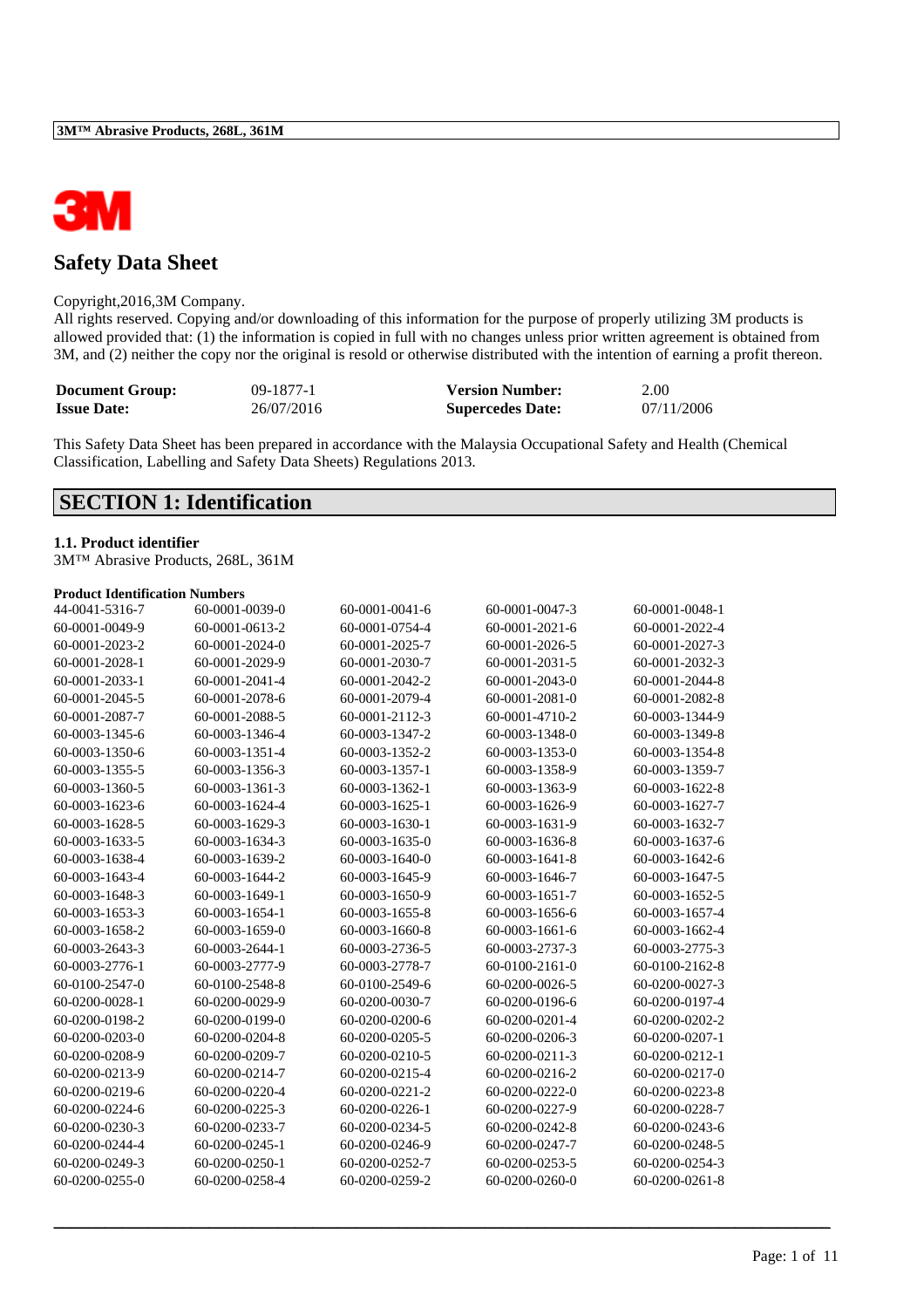| 60-0200-0262-6 | 60-0200-0265-9   | 60-0200-0266-7   | 60-0200-0267-5   | 60-0200-0268-3 |
|----------------|------------------|------------------|------------------|----------------|
| 60-0200-0275-8 | 60-0200-0276-6   | 60-0200-0277-4   | 60-0200-0278-2   | 60-0200-0279-0 |
| 60-0200-0280-8 | $60-0200-0281-6$ | 60-0200-0282-4   | 60-0200-0283-2   | 60-0200-0284-0 |
| 60-0200-0285-7 | 60-0200-0286-5   | 60-0200-0287-3   | 60-0200-0288-1   | 60-0200-0289-9 |
| 60-0200-0290-7 | $60-0200-0291-5$ | 60-0200-0292-3   | $60-0200-0293-1$ | 60-0200-0294-9 |
| 60-0200-0295-6 | 60-0200-0296-4   | 60-0200-0297-2   | 60-0200-0298-0   | 60-0200-0299-8 |
| 60-0200-0300-4 | 60-0200-0301-2   | $60-0200-0302-0$ | 60-0200-0303-8   | 60-0200-0304-6 |
| 60-0200-0305-3 | 60-0200-0306-1   | 60-0200-0307-9   | 60-0200-0308-7   | 60-0200-0309-5 |
| 60-0200-0310-3 | $60-0200-0311-1$ | 60-0200-0312-9   | 60-0200-0313-7   | 60-0200-0314-5 |
| 60-0200-0315-2 | 60-0200-0318-6   | 60-0200-0322-8   | 60-0200-0467-1   | 60-0200-0491-1 |
| 60-0200-0644-5 | 60-0200-0656-9   | $60-0200-0665-0$ | 60-0200-0666-8   | 60-0200-0679-1 |
| 60-0200-0680-9 | $60-0200-0691-6$ | 60-0200-0692-4   | 60-0200-0693-2   | 60-0200-0698-1 |
| 60-0200-0699-9 | 60-0200-0700-5   | $60-0200-0701-3$ | 60-0200-0702-1   | 60-0200-0734-4 |
| 60-0200-0735-1 | 60-0200-0736-9   | 60-0200-0746-8   | 60-0200-0876-3   | 60-0700-0524-8 |
| 60-0700-0870-5 | 60-0700-0871-3   | 60-0700-0872-1   | 60-0700-0873-9   | 60-0700-0877-0 |
| 60-0700-0878-8 | 60-0700-1008-1   | $60-0700-1013-1$ | 60-0900-0478-3   | 60-4401-2507-2 |
| 60-4402-1932-1 | 60-4402-2742-3   | 60-4402-2836-3   | 60-4402-3499-9   | 60-4402-9795-4 |
| 60-4402-9796-2 | 60-4402-9799-6   | 60-4402-9800-2   | 60-5100-2777-8   | 60-6500-0959-4 |
| 60-6500-0964-4 | 60-6500-1151-7   | 60-6500-1152-5   | 60-6500-1875-1   | 60-6500-2945-1 |
| 60-6500-2947-7 | 60-6500-2955-0   | 60-6500-3159-8   | 60-6500-3161-4   | 60-6500-3162-2 |
| 60-6500-3163-0 | 60-6500-3169-7   | 60-6500-3174-7   | 60-6500-3184-6   | 60-6500-3185-3 |
| 60-6500-3189-5 | 60-6500-3191-1   | 60-6500-3192-9   | 60-6500-3194-5   | 60-9901-7274-8 |
| 60-9901-7276-3 | 60-9901-7277-1   | 60-9901-7383-7   | 60-9901-7731-7   | 60-9901-7732-5 |
| 60-9901-7733-3 |                  |                  |                  |                |

#### **1.2. Recommended use and restrictions on use**

### **Recommended use**

Abrasive Product

#### **1.3. Supplier's details**

**ADDRESS:** 3M Malaysia Sdn. Bhd., Level 8, Block F, Oasis Square, No.2, Jalan PJU 1A/7A, Ara Damansara 47301 Petaling, Jaya, Selangor

| Telephone: | 03-7884 2888     |
|------------|------------------|
| E Mail:    | 3mmyehsr@mmm.com |
| Website:   | www.3M.com.my    |

### **1.4. Emergency telephone number**

+60 03-7884 2888

## **SECTION 2: Hazard identification**

#### **2.1. Classification of the substance or mixture**

Not classified as hazardous according to Occupational Safety and Health (Chemical Classification, Labelling and Safety Data Sheets) Regulations 2013.

\_\_\_\_\_\_\_\_\_\_\_\_\_\_\_\_\_\_\_\_\_\_\_\_\_\_\_\_\_\_\_\_\_\_\_\_\_\_\_\_\_\_\_\_\_\_\_\_\_\_\_\_\_\_\_\_\_\_\_\_\_\_\_\_\_\_\_\_\_\_\_\_\_\_\_\_\_\_\_\_\_\_\_\_\_\_\_\_\_\_

**2.2. Label elements Signal word** Not applicable.

**Symbols** Not applicable.

**Pictograms** Not applicable.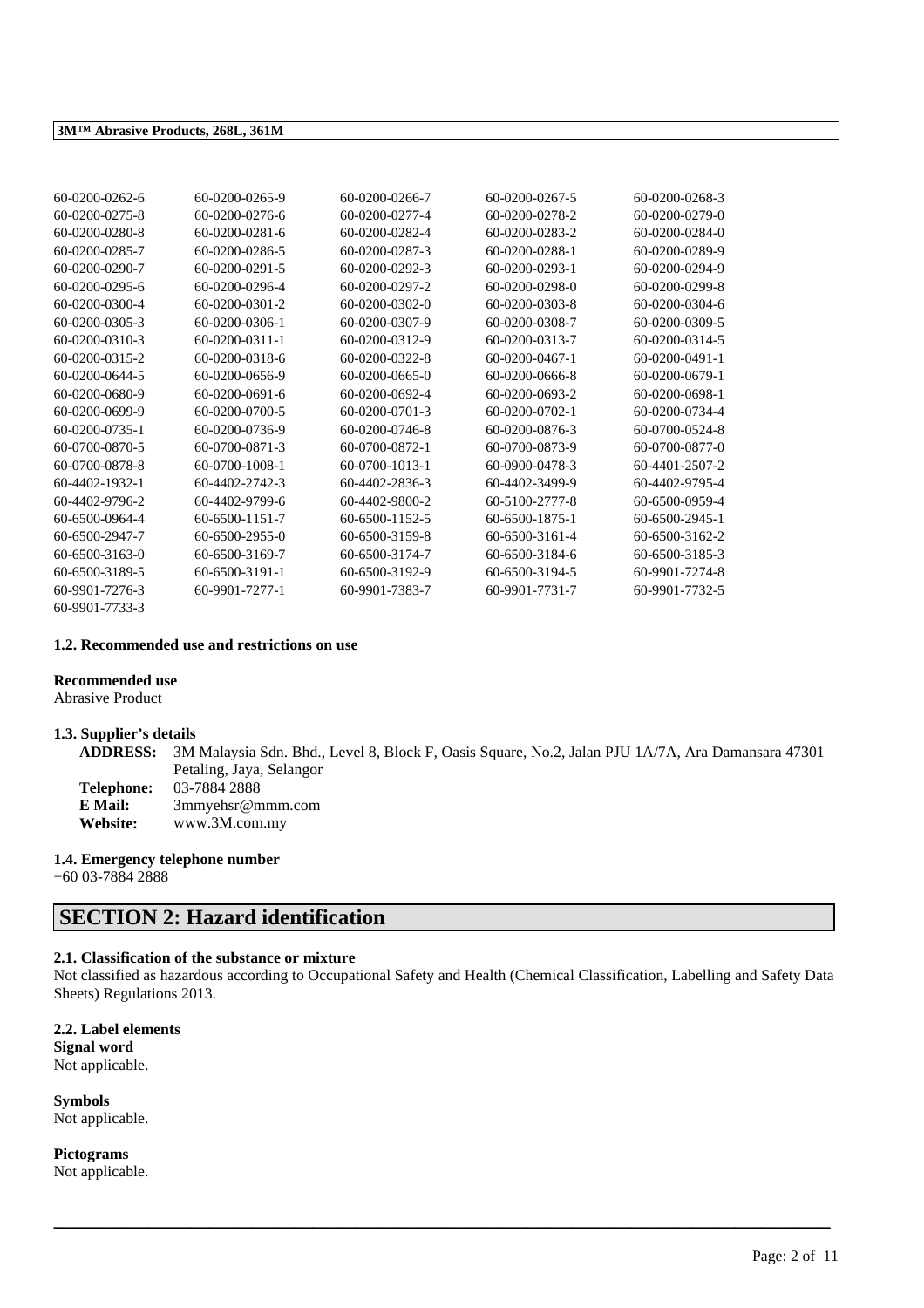### **2.3. Other hazards**

None known

### **SECTION 3: Composition/information on ingredients**

This material is a mixture.

| Ingredient                           | <b>C.A.S. No.</b> | $%$ by Wt |
|--------------------------------------|-------------------|-----------|
| Aluminum Oxide Mineral (non-fibrous) | 1344-28-1         | $5 - 55$  |
| Titanium Dioxide                     | 13463-67-7        | $0.1 - 2$ |
| Cured Adhesive                       | Mixture           | $5 - 35$  |
| Film Backing                         | Mixture           | $35 - 80$ |
| <b>PSA Backing</b>                   | Mixture           | $0 - 10$  |
| Hookit™ Backing                      | Mixture           | $0 - 10$  |

# **SECTION 4: First aid measures**

#### **4.1. Description of first aid measures**

#### **Inhalation:**

Remove person to fresh air. If you feel unwell, get medical attention.

#### **Skin Contact:**

Wash with soap and water. If signs/symptoms develop, get medical attention.

#### **Eye Contact:**

Flush with large amounts of water. Remove contact lenses if easy to do. Continue rinsing. If signs/symptoms persist, get medical attention.

#### **If Swallowed:**

No need for first aid is anticipated.

#### **4.2. Most important symptoms and effects, both acute and delayed**

See Section 11.1. Information on toxicological effects.

# **4.3. Indication of any immediate medical attention and special treatment required**

Not applicable

### **SECTION 5: Fire-fighting measures**

### **5.1. Suitable extinguishing media**

In case of fire: Use a fire fighting agent suitable for ordinary combustible material such as water or foam to extinguish.

\_\_\_\_\_\_\_\_\_\_\_\_\_\_\_\_\_\_\_\_\_\_\_\_\_\_\_\_\_\_\_\_\_\_\_\_\_\_\_\_\_\_\_\_\_\_\_\_\_\_\_\_\_\_\_\_\_\_\_\_\_\_\_\_\_\_\_\_\_\_\_\_\_\_\_\_\_\_\_\_\_\_\_\_\_\_\_\_\_\_

### **5.2. Special hazards arising from the substance or mixture**

None inherent in this product.

### **Hazardous Decomposition or By-Products**

| <b>Substance</b> | Condition         |
|------------------|-------------------|
| Carbon monoxide  | During Combustion |
| Carbon dioxide   | During Combustion |

### **5.3. Special protective actions for fire-fighters**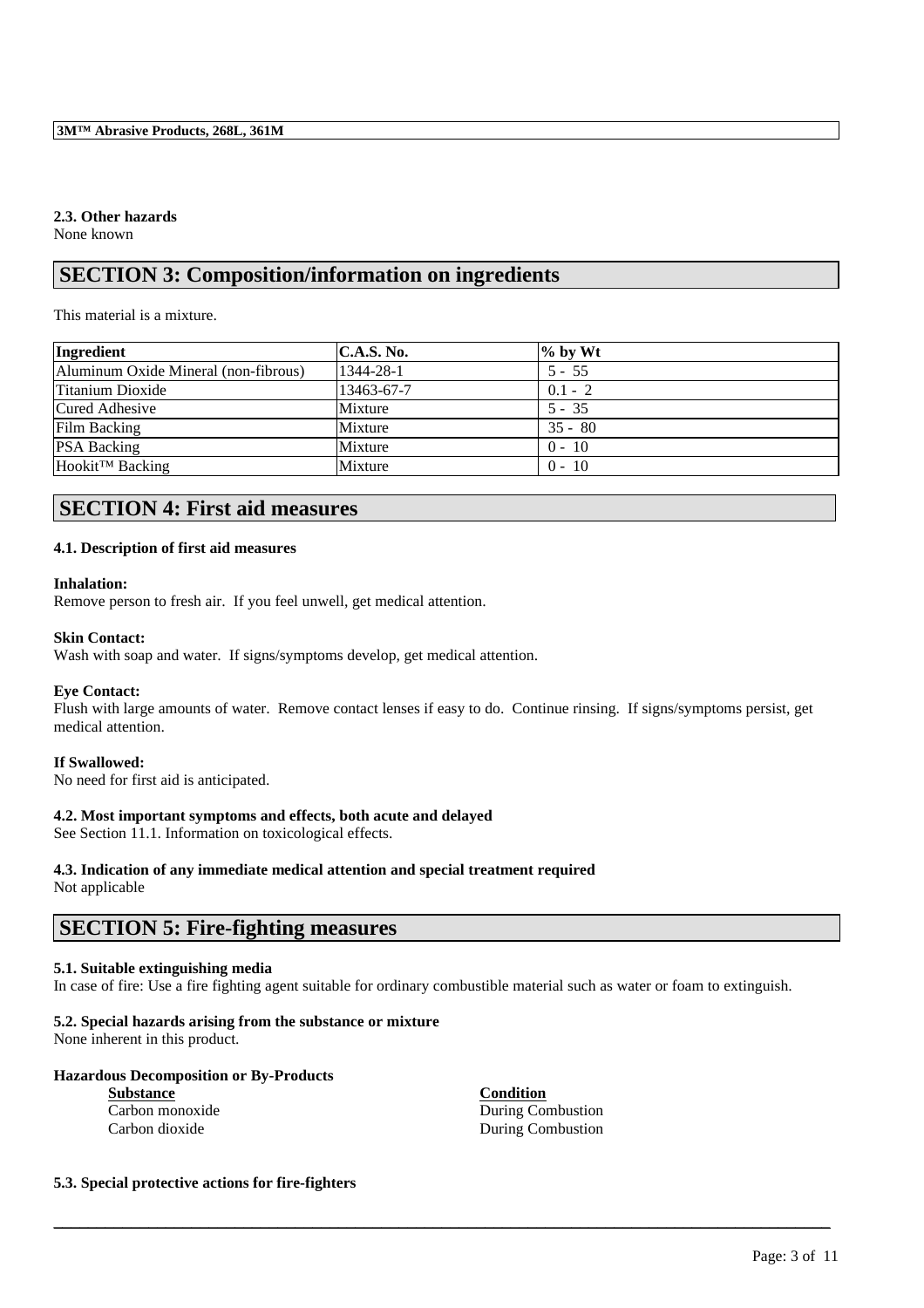No special protective actions for fire-fighters are anticipated.

### **SECTION 6: Accidental release measures**

#### **6.1. Personal precautions, protective equipment and emergency procedures**

Observe precautions from other sections.

#### **6.2. Environmental precautions**

Not applicable.

#### **6.3. Methods and material for containment and cleaning up**

Not applicable.

### **SECTION 7: Handling and storage**

#### **7.1. Precautions for safe handling**

For industrial or professional use only. Avoid breathing of dust created by sanding, grinding or machining. Damaged product can break apart during use and cause serious injury to face or eyes. Check product for damage such as cracks or nicks prior to use. Replace if damaged. Always wear eye and face protection when working at sanding or grinding operations or when near such operations. Combustible dust may form by action of this product on another material (substrate). Dust generated from the substrate during use of this product may be explosive if in sufficient concentration with an ignition source. Dust deposits should not be allowed to accumulate on surfaces because of the potential for secondary explosions.

#### **7.2. Conditions for safe storage including any incompatibilities**

No special storage requirements.

### **SECTION 8: Exposure controls/personal protection**

#### **8.1. Control parameters**

#### **Occupational exposure limits**

If a component is disclosed in section 3 but does not appear in the table below, an occupational exposure limit is not available for the component.

| Ingredient                    | <b>C.A.S. No.</b> | Agency        | Limit type                                   | <b>Additional Comments</b> |
|-------------------------------|-------------------|---------------|----------------------------------------------|----------------------------|
| Aluminum Oxide Mineral (non-  | 1344-28-1         |               | Malaysia OELs   TWA (proposed) (8 hours): 10 |                            |
| fibrous)                      |                   |               | mg/m3                                        |                            |
| Aluminum, insoluble compounds | 1344-28-1         | <b>ACGIH</b>  | TWA(respirable fraction):1                   | A4: Not class. as human    |
|                               |                   |               | mg/m3                                        | carcin                     |
| Aluminum Oxide Mineral (non-  | 1344-28-1         | <b>CMRG</b>   | $TWA:1$ fiber/cc                             |                            |
| fibrous)                      |                   |               |                                              |                            |
| <b>Titanium Dioxide</b>       | 13463-67-7        | <b>CMRG</b>   | TWA(as respirable dust):5                    |                            |
|                               |                   |               | mg/m3                                        |                            |
| Titanium Dioxide              | 13463-67-7        | Malaysia OELs | TWA(8 hours):10 mg/m3                        |                            |
| Titanium Dioxide              | 13463-67-7        | <b>ACGIH</b>  | $TWA:10$ mg/m $3$                            | A4: Not class, as human    |
|                               |                   |               |                                              | carcin                     |

\_\_\_\_\_\_\_\_\_\_\_\_\_\_\_\_\_\_\_\_\_\_\_\_\_\_\_\_\_\_\_\_\_\_\_\_\_\_\_\_\_\_\_\_\_\_\_\_\_\_\_\_\_\_\_\_\_\_\_\_\_\_\_\_\_\_\_\_\_\_\_\_\_\_\_\_\_\_\_\_\_\_\_\_\_\_\_\_\_\_

ACGIH : American Conference of Governmental Industrial Hygienists

CMRG : Chemical Manufacturer's Recommended Guidelines

Malaysia OELs : Malaysia. Occupational Safety and Health (Use and Standards of Exposure of Chemicals Hazardous to Health) Regulations TWA: Time-Weighted-Average

STEL: Short Term Exposure Limit

CEIL: Ceiling

#### **8.2. Exposure controls**

#### **8.2.1. Engineering controls**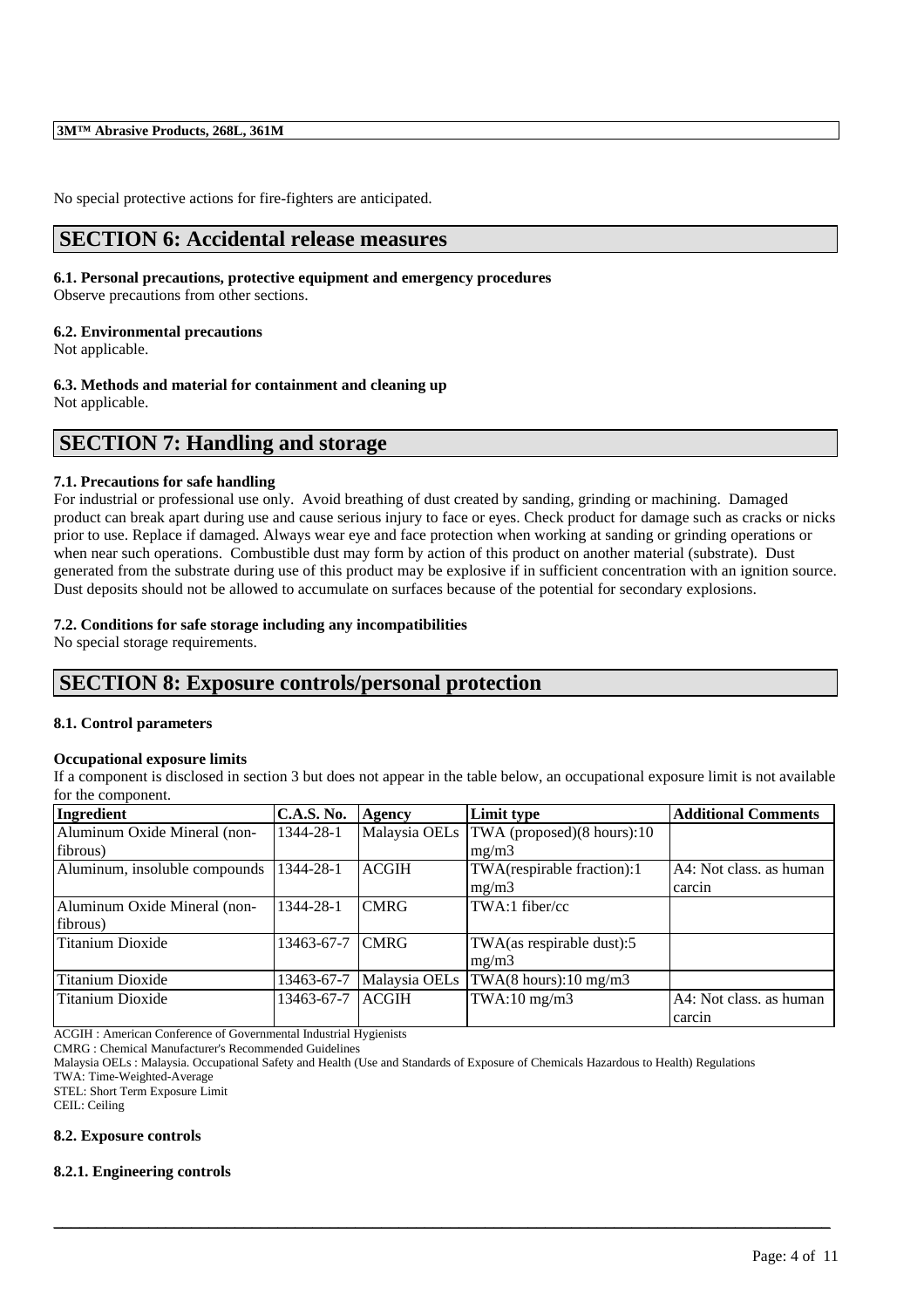Provide appropriate local exhaust ventilation for sanding, grinding or machining. Use general dilution ventilation and/or local exhaust ventilation to control airborne exposures to below relevant Exposure Limits and/or control

dust/fume/gas/mist/vapors/spray. If ventilation is not adequate, use respiratory protection equipment. Provide local exhaust at process emission sources to control exposure near the source and to prevent the escape of dust into the work area. Ensure that dust-handling systems (such as exhaust ducts, dust collectors, vessels, and processing equipment) are designed in a manner to prevent the escape of dust into the work area (i.e., there is no leakage from the equipment).

#### **8.2.2. Personal protective equipment (PPE)**

#### **Eye/face protection**

To minimize the risk of injury to face and eyes, always wear eye and face protection when working at sanding or grinding operations or when near such operations. Select and use eye/face protection to prevent contact based on the results of an exposure assessment. The following eye/face protection(s) are recommended: Safety Glasses with side shields

#### **Skin/hand protection**

Wear appropriate gloves to minimize risk of injury to skin from contact with dust or physical abrasion from grinding or sanding.

#### **Respiratory protection**

Assess exposure concentrations of all materials involved in the work process. Consider material being abraded when determining the appropriate respiratory protection. Select and use appropriate respirators to prevent inhalation overexposure. An exposure assessment may be needed to decide if a respirator is required. If a respirator is needed, use respirators as part of a full respiratory protection program. Based on the results of the exposure assessment, select from the following respirator type(s) to reduce inhalation exposure:

\_\_\_\_\_\_\_\_\_\_\_\_\_\_\_\_\_\_\_\_\_\_\_\_\_\_\_\_\_\_\_\_\_\_\_\_\_\_\_\_\_\_\_\_\_\_\_\_\_\_\_\_\_\_\_\_\_\_\_\_\_\_\_\_\_\_\_\_\_\_\_\_\_\_\_\_\_\_\_\_\_\_\_\_\_\_\_\_\_\_

Half facepiece or full facepiece air-purifying respirator suitable for particulates

For questions about suitability for a specific application, consult with your respirator manufacturer.

### **SECTION 9: Physical and chemical properties**

#### **9.1. Information on basic physical and chemical properties**

| <b>Physical state</b>                             | Solid                  |
|---------------------------------------------------|------------------------|
| Appearance/Odor                                   | Solid Abrasive Product |
| <b>Odor threshold</b>                             | Not Applicable         |
| pH                                                | Not Applicable         |
| <b>Melting point/Freezing point</b>               | Not Applicable         |
| Boiling point/Initial boiling point/Boiling range | Not Applicable         |
| <b>Flash Point</b>                                | Not Applicable         |
| <b>Evaporation rate</b>                           | Not Applicable         |
| <b>Flammability</b> (solid, gas)                  | Not Classified         |
| <b>Flammable Limits(LEL)</b>                      | Not Applicable         |
| <b>Flammable Limits(UEL)</b>                      | Not Applicable         |
| <b>Vapor Density</b>                              | Not Applicable         |
| <b>Relative Density</b>                           | Not Applicable         |
| <b>Water solubility</b>                           | Not Applicable         |
| Solubility- non-water                             | Not Applicable         |
| <b>Partition coefficient: n-octanol/water</b>     | Not Applicable         |
| <b>Autoignition temperature</b>                   | Not Applicable         |
| <b>Decomposition temperature</b>                  | Not Applicable         |
| Viscositv                                         | Not Applicable         |
|                                                   |                        |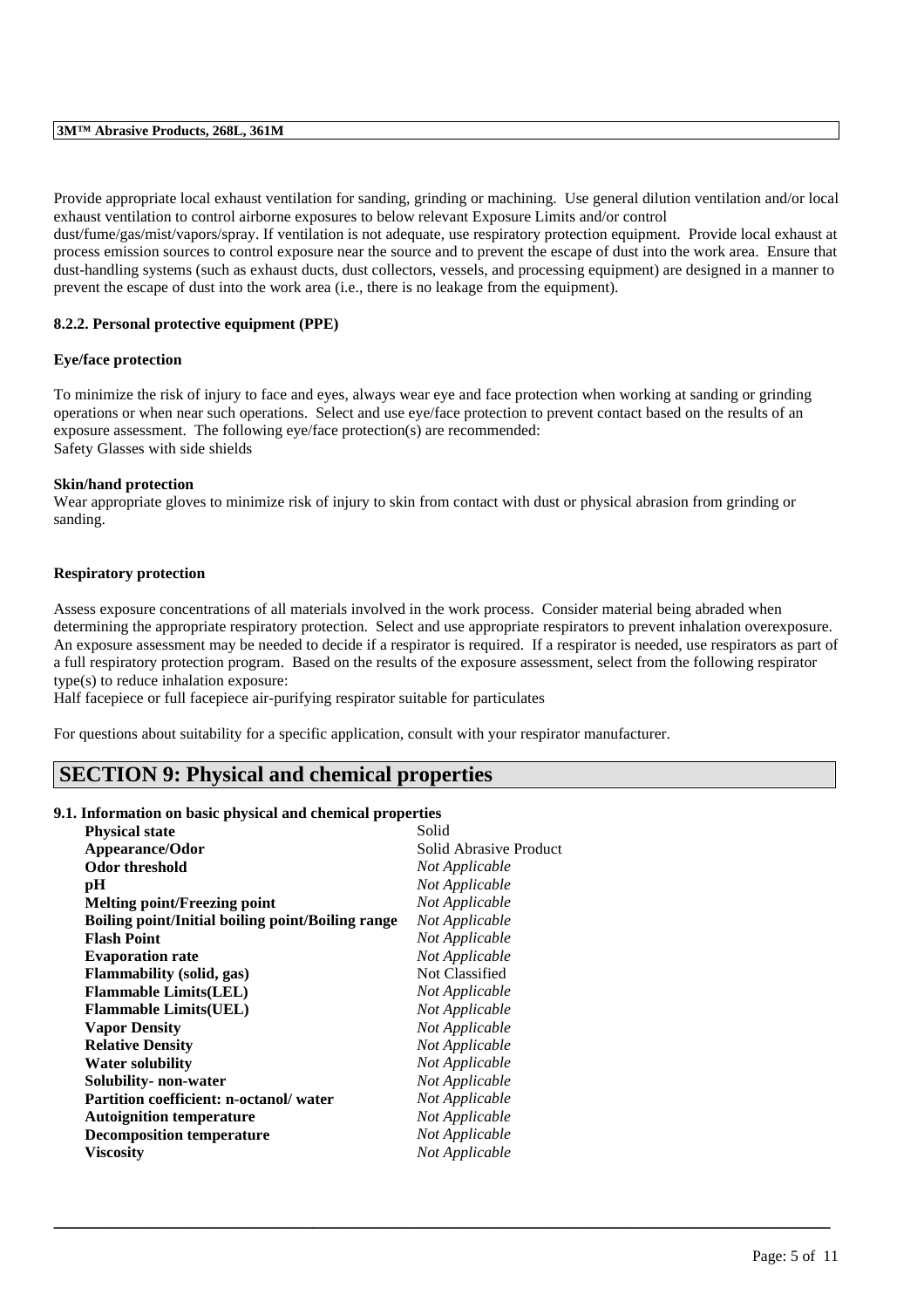### **SECTION 10: Stability and reactivity**

#### **10.1. Reactivity**

This material is considered to be non reactive under normal use conditions.

#### **10.2. Chemical stability**

Stable.

#### **10.3. Possibility of hazardous reactions** Hazardous polymerization will not occur.

**10.4. Conditions to avoid** None known.

#### **10.5. Incompatible materials** None known.

#### **10.6. Hazardous decomposition products Substance Condition** None known.

Refer to section 5.2 for hazardous decomposition products during combustion.

## **SECTION 11: Toxicological information**

**The information below may not be consistent with the material classification in Section 2 if specific ingredient classifications are mandated by a competent authority. In addition, toxicological data on ingredients may not be reflected in the material classification and/or the signs and symptoms of exposure, because an ingredient may be present below the threshold for labeling, an ingredient may not be available for exposure, or the data may not be relevant to the material as a whole.**

**11.1. Information on Toxicological effects**

**Signs and Symptoms of Exposure**

#### **Based on test data and/or information on the components, this material may produce the following health effects:**

### **Inhalation:**

Dust from grinding, sanding or machining may cause irritation of the respiratory system. Signs/symptoms may include cough, sneezing, nasal discharge, headache, hoarseness, and nose and throat pain.

#### **Skin Contact:**

Mechanical Skin irritation: Signs/symptoms may include abrasion, redness, pain, and itching.

Allergic Skin Reaction (non-photo induced) in sensitive people: Signs/symptoms may include redness, swelling, blistering, and itching.

#### **Eye Contact:**

Mechanical eye irritation: Signs/symptoms may include pain, redness, tearing and corneal abrasion.

Dust created by grinding, sanding, or machining may cause eye irritation. Signs/symptoms may include redness, swelling, pain, tearing, and blurred or hazy vision.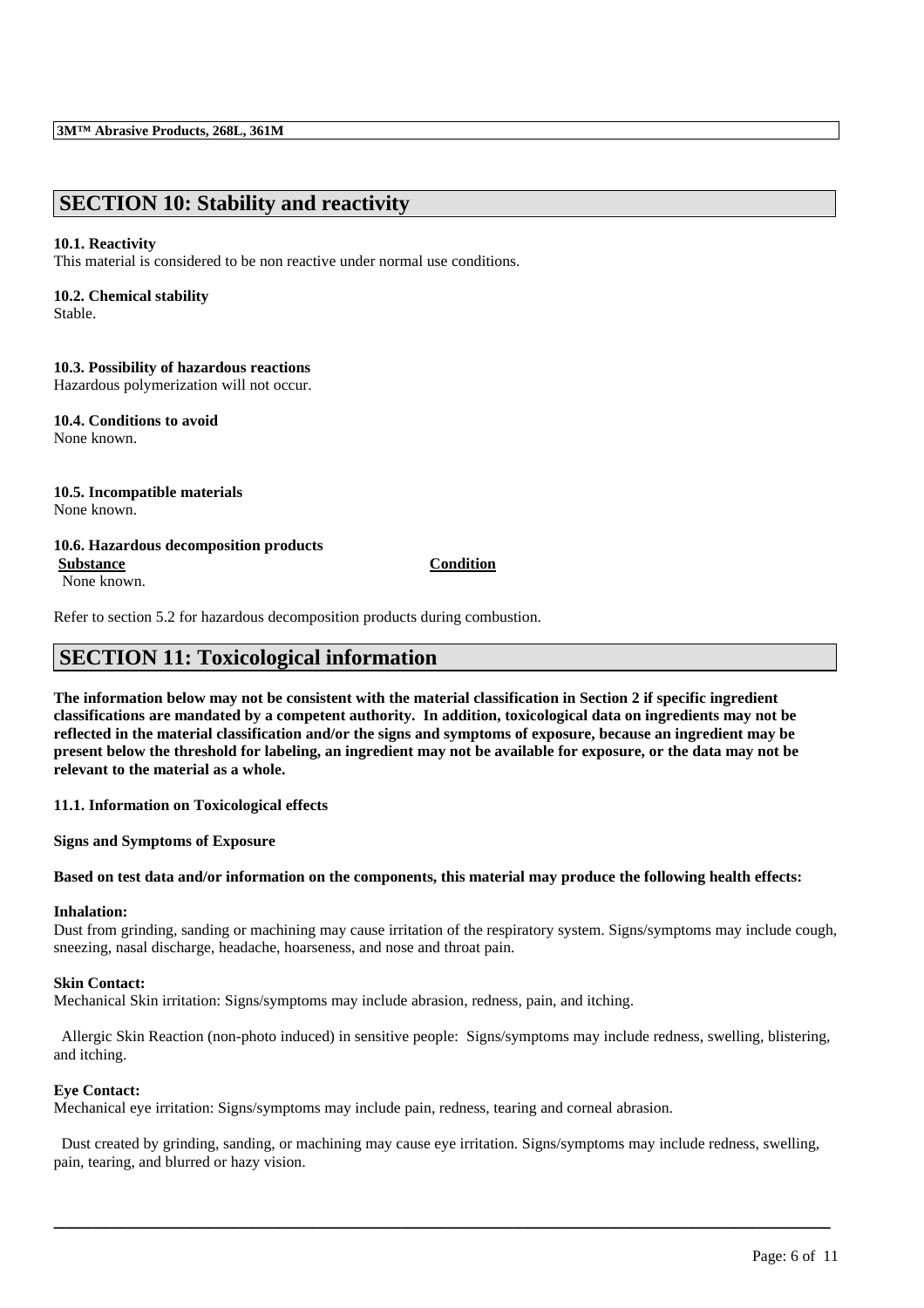#### **Ingestion:**

No known health effects.

#### **Additional Information:**

This document covers only the 3M product. For complete assessment, when determining the degree of hazard, the material being abraded must also be considered.

This product contains titanium dioxide. Cancer of the lungs has been observed in rats that inhaled high levels of titanium dioxide. No exposure to inhaled titanium dioxide is expected during the normal handling and use of this product. Titanium dioxide was not detected when air sampling was conducted during simulated use of similar products containing titanium dioxide. Therefore, the health effects associated with titanium dioxide are not expected during the normal use of this product.

#### **Toxicological Data**

If a component is disclosed in section 3 but does not appear in a table below, either no data are available for that endpoint or the data are not sufficient for classification.

#### **Acute Toxicity**

| <b>Name</b>                          | Route       | <b>Species</b> | <b>Value</b>                                      |
|--------------------------------------|-------------|----------------|---------------------------------------------------|
| Overall product                      | Ingestion   |                | No data available; calculated $ATE > 5,000$ mg/kg |
| Aluminum Oxide Mineral (non-fibrous) | Dermal      |                | LD50 estimated to be $> 5,000$ mg/kg              |
| Aluminum Oxide Mineral (non-fibrous) | Inhalation- | Rat            | $LC50 > 2.3$ mg/l                                 |
|                                      | Dust/Mist   |                |                                                   |
|                                      | (4 hours)   |                |                                                   |
| Aluminum Oxide Mineral (non-fibrous) | Ingestion   | Rat            | $LD50 > 5,000$ mg/kg                              |
| Titanium Dioxide                     | Dermal      | Rabbit         | $LD50 > 10,000$ mg/kg                             |
| Titanium Dioxide                     | Inhalation- | Rat            | $LC50 > 6.82$ mg/l                                |
|                                      | Dust/Mist   |                |                                                   |
|                                      | (4 hours)   |                |                                                   |
| Titanium Dioxide                     | Ingestion   | Rat            | $LD50 > 10,000$ mg/kg                             |

 $ATE = acute toxicity estimate$ 

#### **Skin Corrosion/Irritation**

| <b>Name</b>                          | <b>Species</b> | Value                     |
|--------------------------------------|----------------|---------------------------|
| Aluminum Oxide Mineral (non-fibrous) | Rabbit         | No significant irritation |
| Titanium Dioxide                     | Rabbit         | No significant irritation |

#### **Serious Eye Damage/Irritation**

| <b>Name</b>                          | <b>Species</b> | Value                     |
|--------------------------------------|----------------|---------------------------|
| Aluminum Oxide Mineral (non-fibrous) | Rabbit         | No significant irritation |
| Titanium Dioxide                     | Rabbit         | No significant irritation |

#### **Skin Sensitization**

| <b>Name</b>      | <b>Species</b> | <b>Value</b>    |
|------------------|----------------|-----------------|
| Titanium Dioxide | Human<br>and   | Not sensitizing |
|                  | animal         |                 |

#### **Respiratory Sensitization**

For the component/components, either no data are currently available or the data are not sufficient for classification.

#### **Germ Cell Mutagenicity**

| <b>Name</b>                          | Route    | Value         |
|--------------------------------------|----------|---------------|
| Aluminum Oxide Mineral (non-fibrous) | In Vitro | Not mutagenic |
| Titanium Dioxide                     | In Vitro | Not mutagenic |
| Titanium Dioxide                     | In vivo  | Not mutagenic |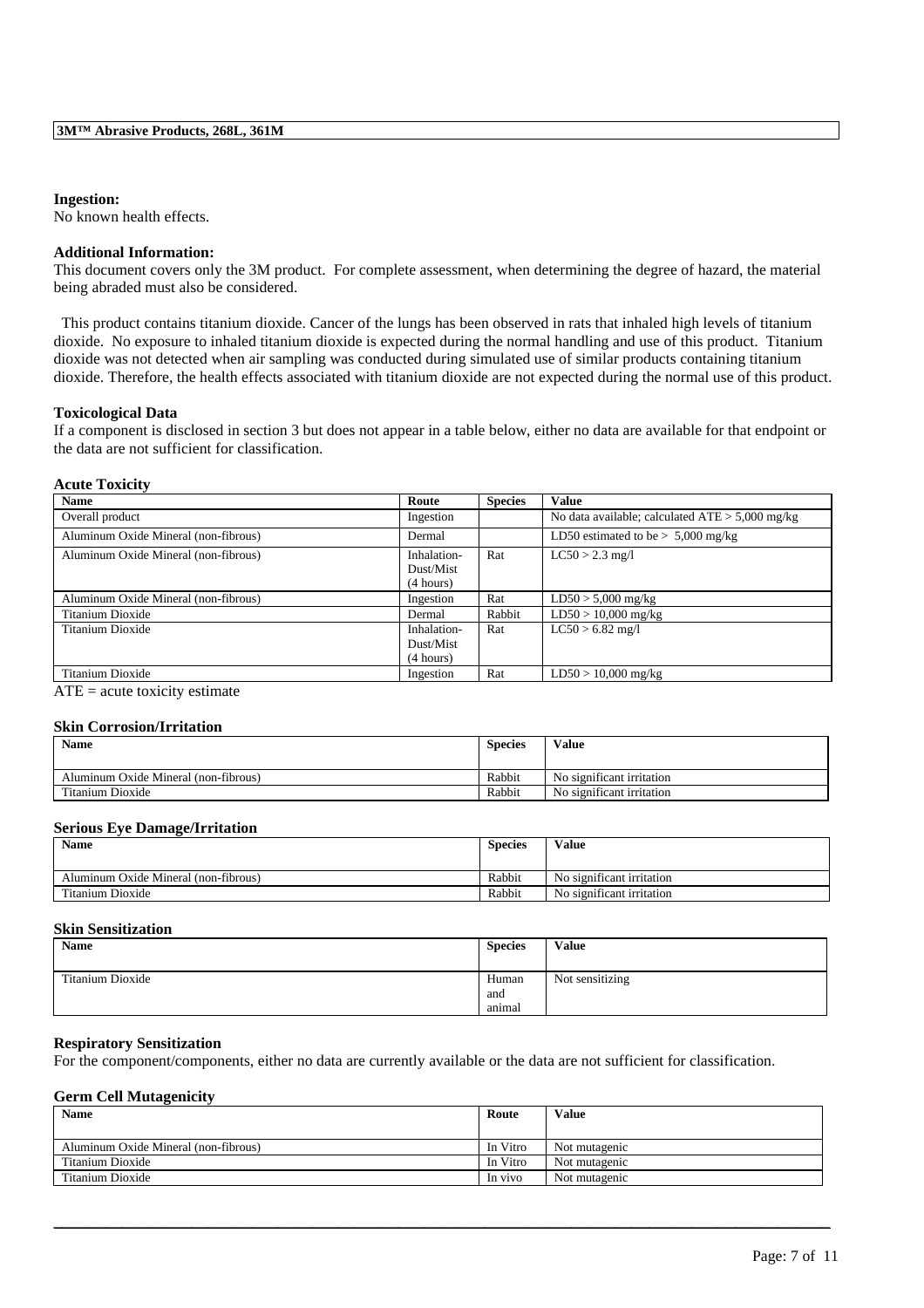#### **Carcinogenicity**

| <b>Name</b>                          | Route      | <b>Species</b> | <b>Value</b>     |
|--------------------------------------|------------|----------------|------------------|
| Aluminum Oxide Mineral (non-fibrous) | Inhalation | Rat            | Not carcinogenic |
| Titanium Dioxide                     | Ingestion  | Multiple       | Not carcinogenic |
|                                      |            | animal         |                  |
|                                      |            | species        |                  |
| Titanium Dioxide                     | Inhalation | Rat            | Carcinogenic     |

#### **Reproductive Toxicity**

#### **Reproductive and/or Developmental Effects**

For the component/components, either no data are currently available or the data are not sufficient for classification.

#### **Target Organ(s)**

#### **Specific Target Organ Toxicity - single exposure**

For the component/components, either no data are currently available or the data are not sufficient for classification.

#### **Specific Target Organ Toxicity - repeated exposure**

| <b>Name</b>            | Route      | Target Organ(s)    | Value                                                            | <b>Species</b> | <b>Test Result</b> | <b>Exposure</b> |
|------------------------|------------|--------------------|------------------------------------------------------------------|----------------|--------------------|-----------------|
|                        |            |                    |                                                                  |                |                    | <b>Duration</b> |
| Aluminum Oxide Mineral | Inhalation | pneumoconiosis     | Some positive data exist, but the                                | Human          | <b>NOAEL Not</b>   | occupational    |
| (non-fibrous)          |            | pulmonary fibrosis | data are not sufficient for                                      |                | available          | exposure        |
|                        |            |                    | classification                                                   |                |                    |                 |
| Titanium Dioxide       | Inhalation | respiratory system | Some positive data exist, but the<br>data are not sufficient for | Rat            | LOAEL 0.01<br>mg/l | 2 years         |
|                        |            |                    | classification                                                   |                |                    |                 |
| Titanium Dioxide       | Inhalation | pulmonary fibrosis | All data are negative                                            | Human          | <b>NOAEL Not</b>   | occupational    |
|                        |            |                    |                                                                  |                | available          | exposure        |

#### **Aspiration Hazard**

For the component/components, either no data are currently available or the data are not sufficient for classification.

**Please contact the address or phone number listed on the first page of the SDS for additional toxicological information on this material and/or its components.**

### **SECTION 12: Ecological information**

**The information below may not be consistent with the material classification in Section 2 if specific ingredient classifications are mandated by a competent authority. Additional information leading to material classification in Section 2 is available upon request. In addition, environmental fate and effects data on ingredients may not be reflected in this section because an ingredient is present below the threshold for labeling, an ingredient is not expected to be available for exposure, or the data is considered not relevant to the material as a whole.**

#### **12.1. Toxicity**

# **Acute aquatic hazard:**

Not acutely toxic to aquatic life by GHS criteria.

#### **Chronic aquatic hazard:**

Not chronically toxic to aquatic life by GHS criteria.

No product test data available

| <b>Material</b> | Cas #     | <b>Organism</b> | $T$ <sub>V</sub> $pe$ | <b> Exposure</b> | <b>Test Endpoint Test Result</b> |           |
|-----------------|-----------|-----------------|-----------------------|------------------|----------------------------------|-----------|
| Aluminum        | 1344-28-1 | Green algae     | Experimental          | 72 hours         | Effect                           | >100 mg/l |
| Oxide Mineral   |           |                 |                       |                  | Concentration                    |           |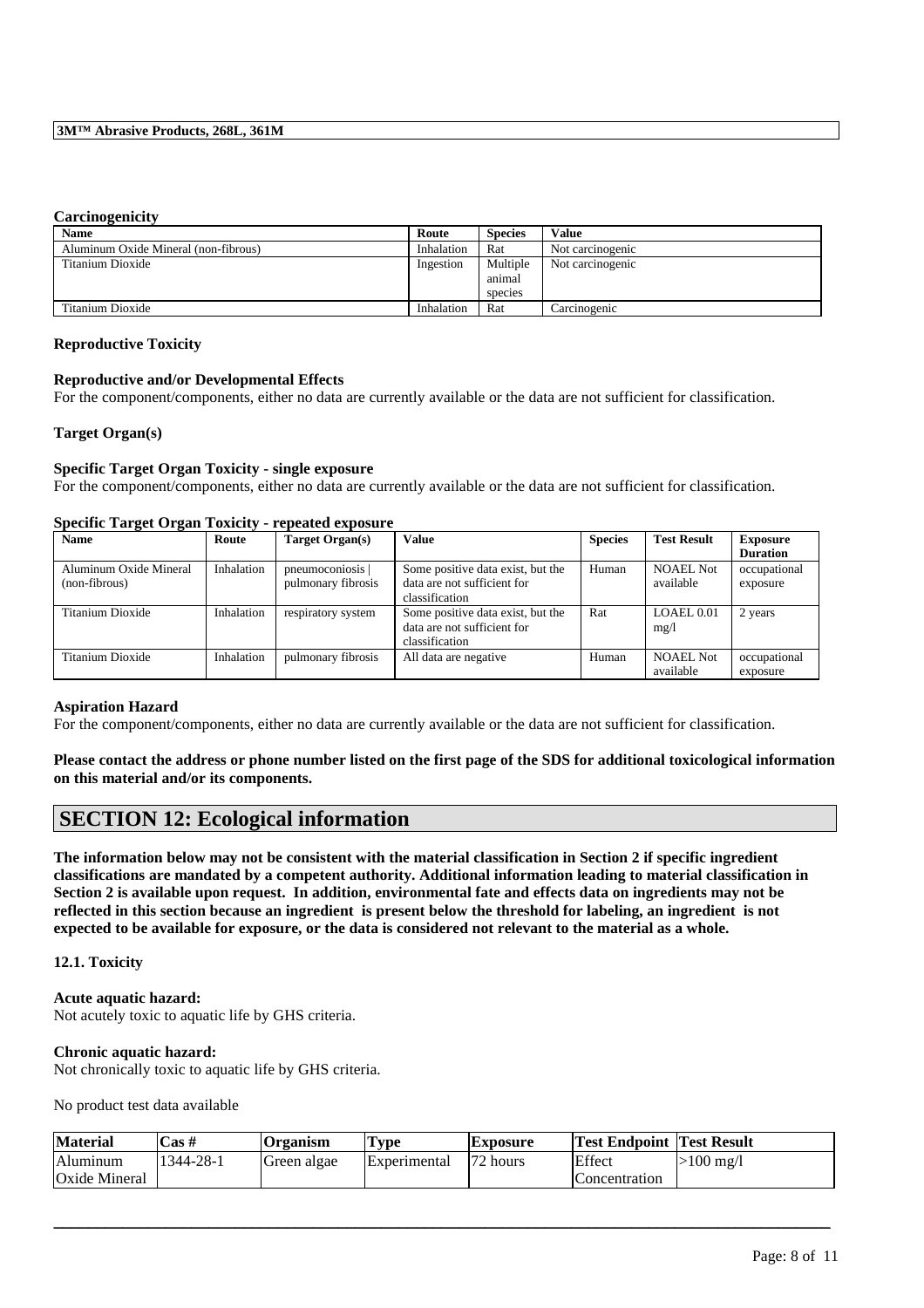| (non-fibrous) |            |                              |              |          | 50%           |                     |
|---------------|------------|------------------------------|--------------|----------|---------------|---------------------|
| Aluminum      | 1344-28-1  | Fish                         | Experimental | 96 hours | Lethal        | $>100 \text{ mg/l}$ |
| Oxide Mineral |            |                              |              |          | Concentration |                     |
| (non-fibrous) |            |                              |              |          | 50%           |                     |
| Aluminum      | 1344-28-1  | Water flea                   | Experimental | 48 hours | Effect        | $>100 \text{ mg/l}$ |
| Oxide Mineral |            |                              |              |          | Concentration |                     |
| (non-fibrous) |            |                              |              |          | 50%           |                     |
| Aluminum      | 1344-28-1  | Green algae                  | Experimental | 72 hours | No obs Effect | $>100 \text{ mg/l}$ |
| Oxide Mineral |            |                              |              |          | Conc          |                     |
| (non-fibrous) |            |                              |              |          |               |                     |
| Titanium      | 13463-67-7 | Crustecea other Experimental |              | 96 hours | Effect        | $>300$ mg/l         |
| Dioxide       |            |                              |              |          | Concentration |                     |
|               |            |                              |              |          | 50%           |                     |
| Titanium      | 13463-67-7 | Water flea                   | Experimental | 30 days  | No obs Effect | $3 \text{ mg}/1$    |
| Dioxide       |            |                              |              |          | Conc          |                     |
| Titanium      | 13463-67-7 | Fish                         | Experimental | 30 days  | No obs Effect | $>=1,000$ mg/l      |
| Dioxide       |            |                              |              |          | Conc          |                     |
| Titanium      | 13463-67-7 | Sheepshead                   | Experimental | 96 hours | Lethal        | $>240$ mg/l         |
| Dioxide       |            | Minnow                       |              |          | Concentration |                     |
|               |            |                              |              |          | 50%           |                     |
| Titanium      | 13463-67-7 | Water flea                   | Experimental | 48 hours | Effect        | $>100 \text{ mg/l}$ |
| Dioxide       |            |                              |              |          | Concentration |                     |
|               |            |                              |              |          | 50%           |                     |

### **12.2. Persistence and degradability**

| <b>Material</b> | CAS No.    | <b>Test Type</b> | <b>Duration</b> | <b>Study Type</b> | <b>Test Result</b> | Protocol |
|-----------------|------------|------------------|-----------------|-------------------|--------------------|----------|
| Aluminum        | 1344-28-1  | Data not         | N/A             | N/A               | N/A                | N/A      |
| Oxide Mineral   |            | available or     |                 |                   |                    |          |
| $(non-fibrous)$ |            | insufficient for |                 |                   |                    |          |
|                 |            | classification   |                 |                   |                    |          |
| lTitanium       | 13463-67-7 | Data not         | N/A             | N/A               | N/A                | N/A      |
| Dioxide         |            | available or     |                 |                   |                    |          |
|                 |            | insufficient for |                 |                   |                    |          |
|                 |            | classification   |                 |                   |                    |          |

### **12.3. Bioaccumulative potential**

| <b>Material</b>   | CAS No.    | <b>Test Type</b>   | <b>Duration</b> | <b>Study Type</b>  | <b>Test Result</b> | <b>Protocol</b> |
|-------------------|------------|--------------------|-----------------|--------------------|--------------------|-----------------|
| Aluminum          | 1344-28-1  | Data not           | N/A             | N/A                | N/A                | N/A             |
| Oxide Mineral     |            | available or       |                 |                    |                    |                 |
| $\ln$ on-fibrous) |            | insufficient for   |                 |                    |                    |                 |
|                   |            | classification     |                 |                    |                    |                 |
| Titanium          | 13463-67-7 | Experimental       | 42 days         | Bioaccumulatio 9.6 |                    | Other methods   |
| Dioxide           |            | <b>BCF</b> - Other |                 | n Factor           |                    |                 |

\_\_\_\_\_\_\_\_\_\_\_\_\_\_\_\_\_\_\_\_\_\_\_\_\_\_\_\_\_\_\_\_\_\_\_\_\_\_\_\_\_\_\_\_\_\_\_\_\_\_\_\_\_\_\_\_\_\_\_\_\_\_\_\_\_\_\_\_\_\_\_\_\_\_\_\_\_\_\_\_\_\_\_\_\_\_\_\_\_\_

#### **12.4. Mobility in soil**

Please contact manufacturer for more details

#### **12.5 Other adverse effects**

No information available

# **SECTION 13: Disposal considerations**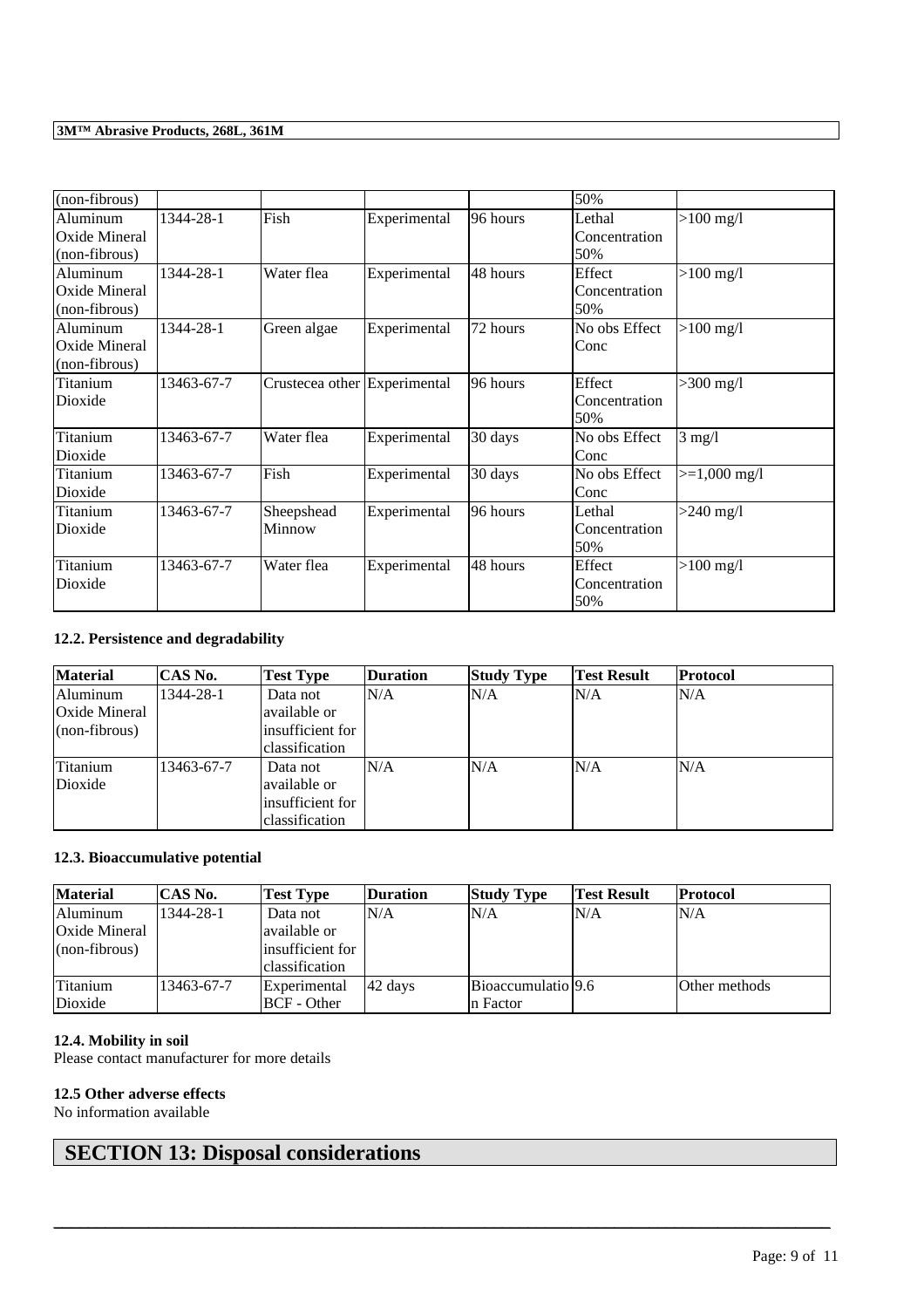#### **13.1. Disposal methods**

According to the Environmental Quality (Scheduled Wastes) Regulations 2005, scheduled waste has to be sent to a prescribed premise for recycling, treatment or disposal. Please approach Kualiti Alam for proper schedule waste classification and disposal.

### **SECTION 14: Transport Information**

Not hazardous for transportation.

#### **Marine Transport (IMDG)**

**UN Number:** None assigned. **Proper Shipping Name:** None assigned. **Technical Name:** None assigned. **Hazard Class/Division:** None assigned. **Subsidiary Risk:** None assigned. **Packing Group:** None assigned. **Limited Quantity:** None assigned. **Marine Pollutant:** None assigned. **Marine Pollutant Technical Name:** None assigned. **Other Dangerous Goods Descriptions:** None assigned.

#### **Air Transport (IATA)**

**UN Number:** None assigned. **Proper Shipping Name:** None assigned. **Technical Name:** None assigned. **Hazard Class/Division:** None assigned. **Subsidiary Risk:** None assigned. Packing Group: None assigned. **Limited Quantity:** None assigned. **Marine Pollutant:** None assigned. **Marine Pollutant Technical Name:** None assigned. **Other Dangerous Goods Descriptions:** None assigned.

Transportation classifications are provided as a customer service. As for shipping, YOU remain responsible for complying with all applicable laws and regulations, including proper transportation classification and packaging. 3M's transportation classifications are based on product formulation, packaging, 3M policies and 3M's understanding of applicable current regulations. 3M does not guarantee the accuracy of this classification information. This information applies only to transportation classification and not the packaging, labeling or marking requirements. The above information is only for reference. If you are shipping by air or ocean, YOU are advised to check & meet applicable regulatory requirements.

### **SECTION 15: Regulatory information**

#### **15.1. Safety, health and environmental regulations/legislation specific for the substance or mixture**

## **Global inventory status**

Contact 3M for more information.

### **SECTION 16: Other information**

DISCLAIMER: The information on this Safety Data Sheet is based on our experience and is correct to the best of our